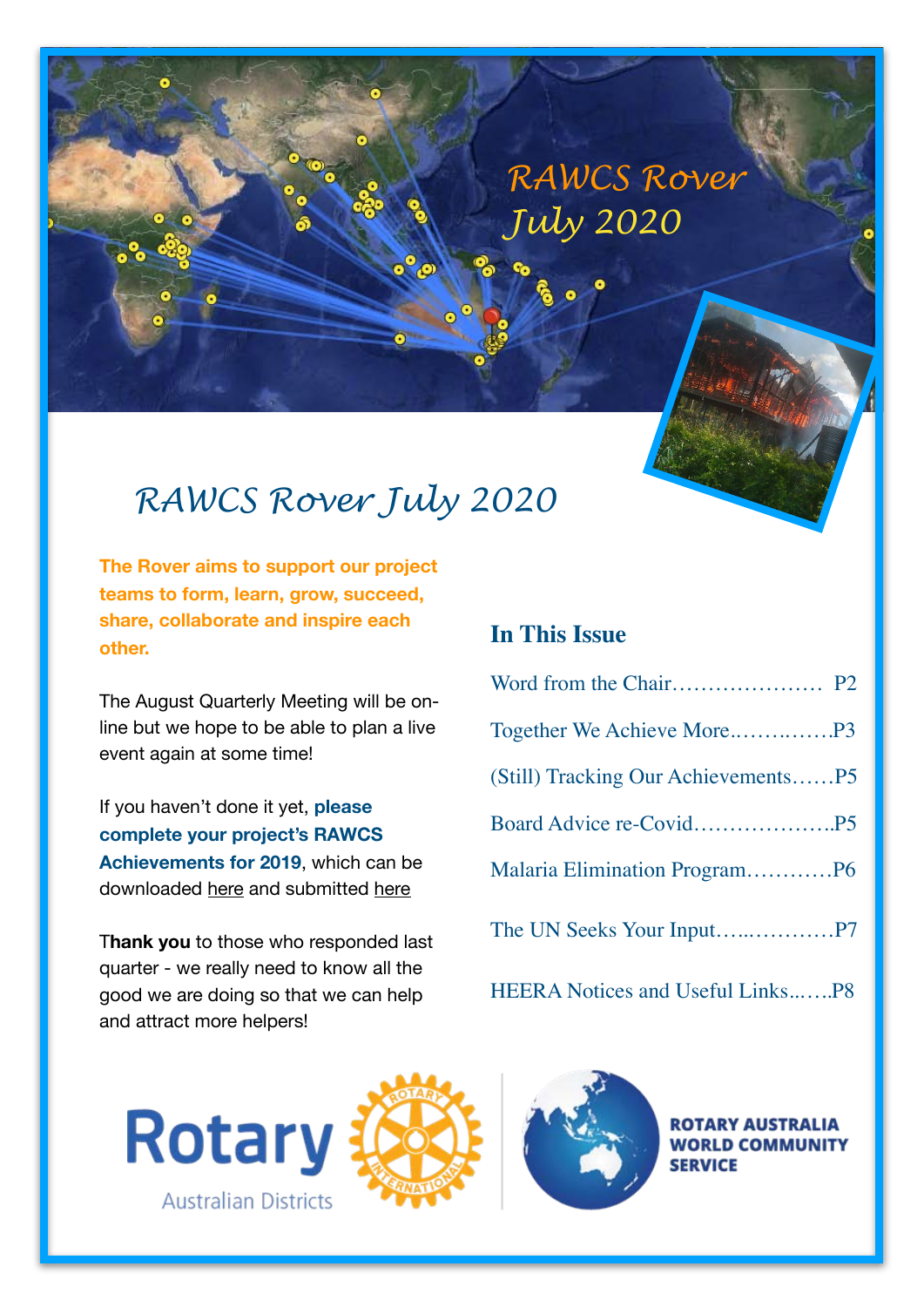# *A Word from the Chair*



Brian is on the road at the moment but sent us these images of RAWCS life in action.



The Nondugl Project Maternity Ward fire



The new SIMS Cambodia project – recipient of a Rotary Foundation Grant.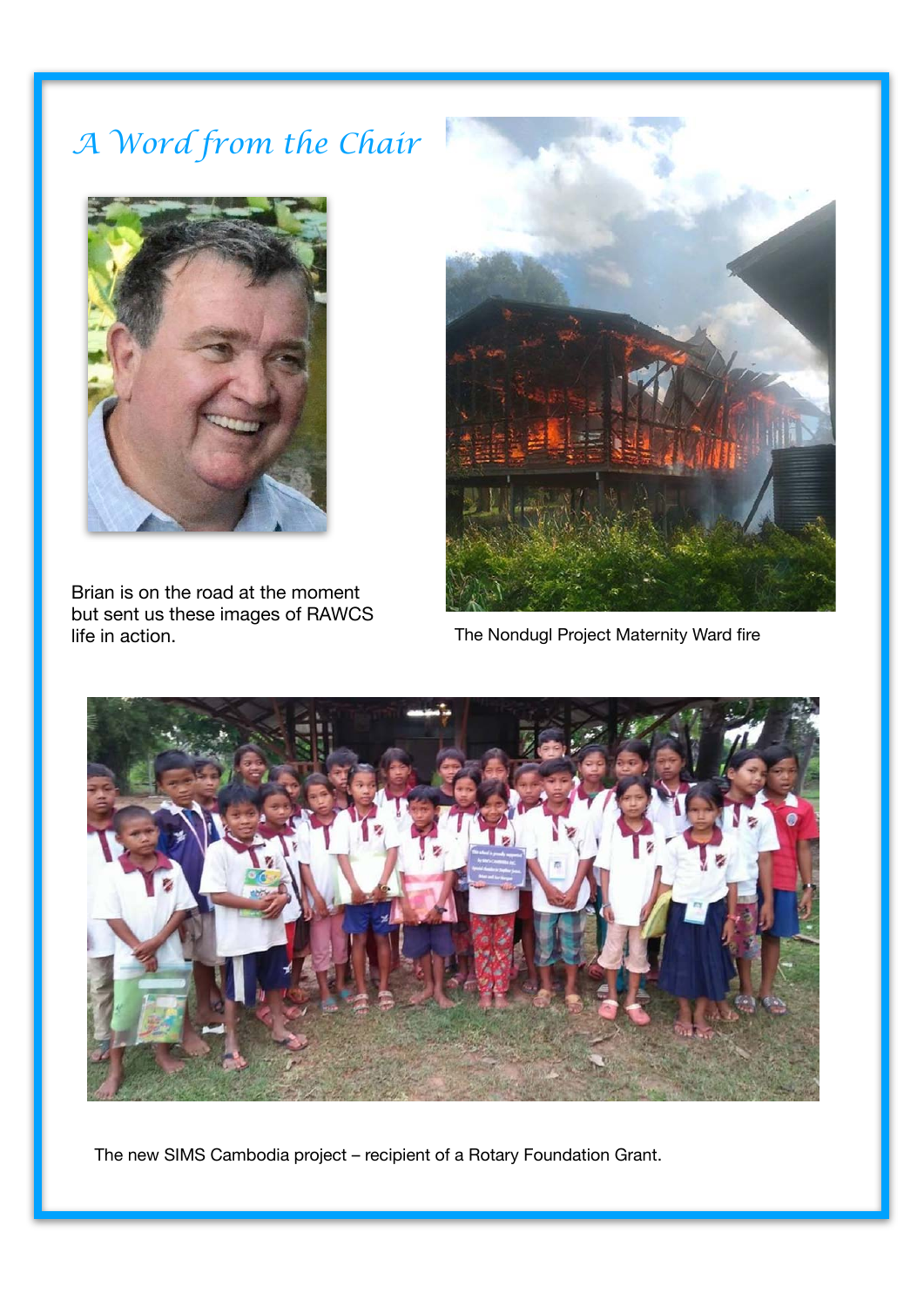## *Together We Achieve More*



A summary from PDG Greg Moran of the work undertaken and the support provided on their latest trip to PNG – late 2019. (Project 156-2005-06 - Maintenance of Kokoda Memorial and Hospital, PNG

"At St Margaret's Nursing School we met the nursing students sponsored by D9650 clubs **via Pacific Training Aid**, for their final year. The welcome included traditional dancing, meeting with staff and students and a lovely morning tea. As a result of D9650 club generosity, 12 final year students were able to complete their studies in 2019 and then be employed in the clinics and hospitals at various locations in the provincial area."

A water tank donated to the Inonda School in the previous year by Inverell Rotary Club had been installed and connected to a roof to provide clean drinking water to the school students. The tank was officially opened and dedicated to the Inverell Rotary Club under the **Safe Water Saves Lives program.** School Packs put together and donated by Coffs Harbour Sunrise Rotary were very popular and gratefully received by the literacy group.

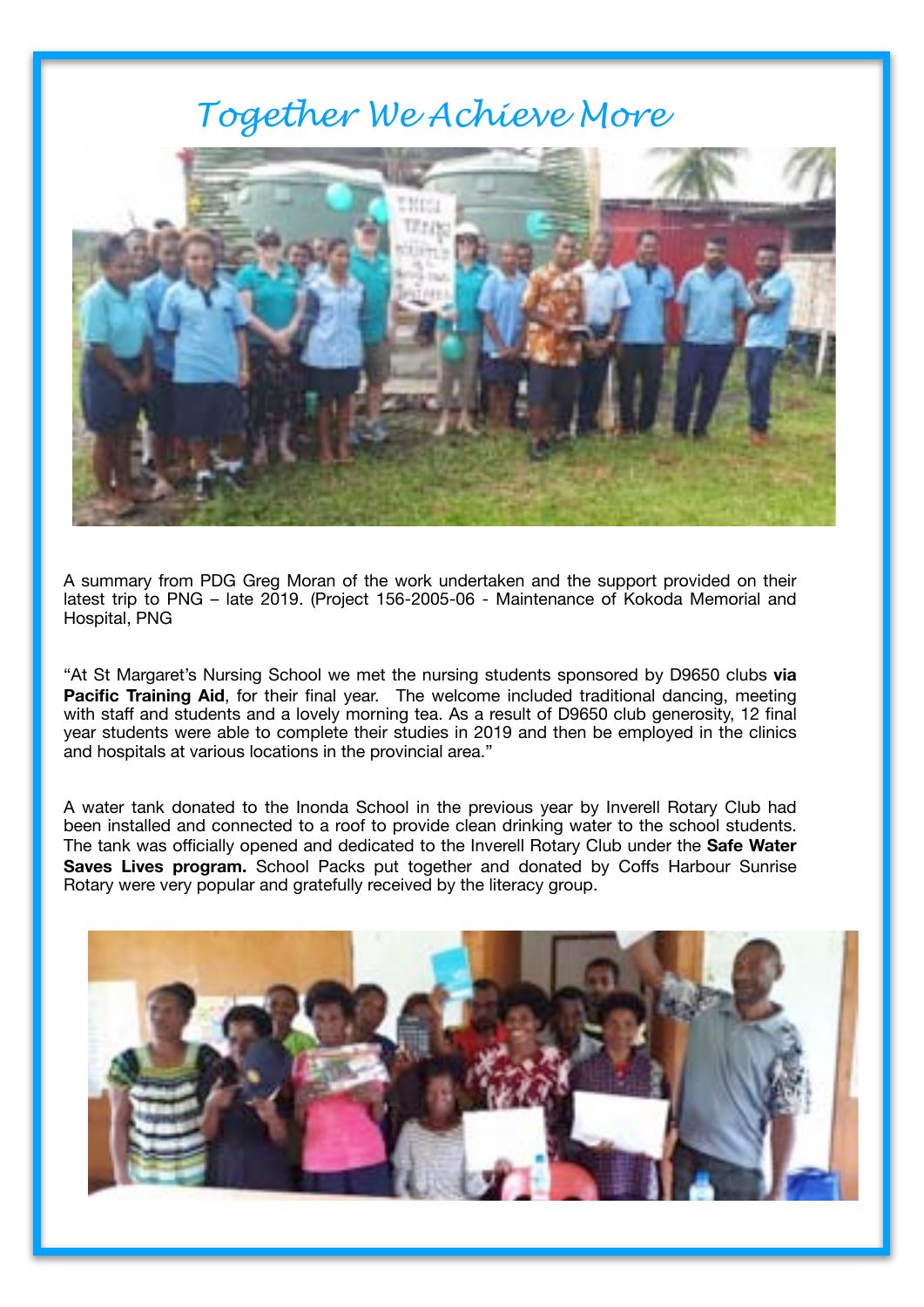Two team members, Sue Moran and Beverley Walls from Days for Girls visited an adult literacy school at Koko village and were happy to donate more school packs to a very grateful group of people working hard to improve their skills.

Bev presented reusable sanitary kits under the auspices of Days for Girls to girls and women from the Inonda School and also provided them with an educational session on the care and use of these kits as well as general hygiene and female anatomy.



Greg organised local people to help finish off the Kokoda Hospital Nurses container house. Some minor works, such as window and door trims, flywire installation and painting of the kitchen area and bedrooms ensured the house was completed and ready for occupation.

Overall it was a very busy and exciting trip to Kokoda PNG, covering many areas that we had become involved in and checking to ensure that previous works planned and undertaken were being utilised and in good repair."

This report reinforces the value of knowing about and combining a number of different RAWCS programs when possible, to enhance the identified project outcomes of projects.

**Greg has utilised aspects of Pacific Training Aid; Safe Water Saves Lives, Days for Girls & School Packs, along with on the ground support, training and monitoring to enhance and build local capacity and provide a sustainable community.**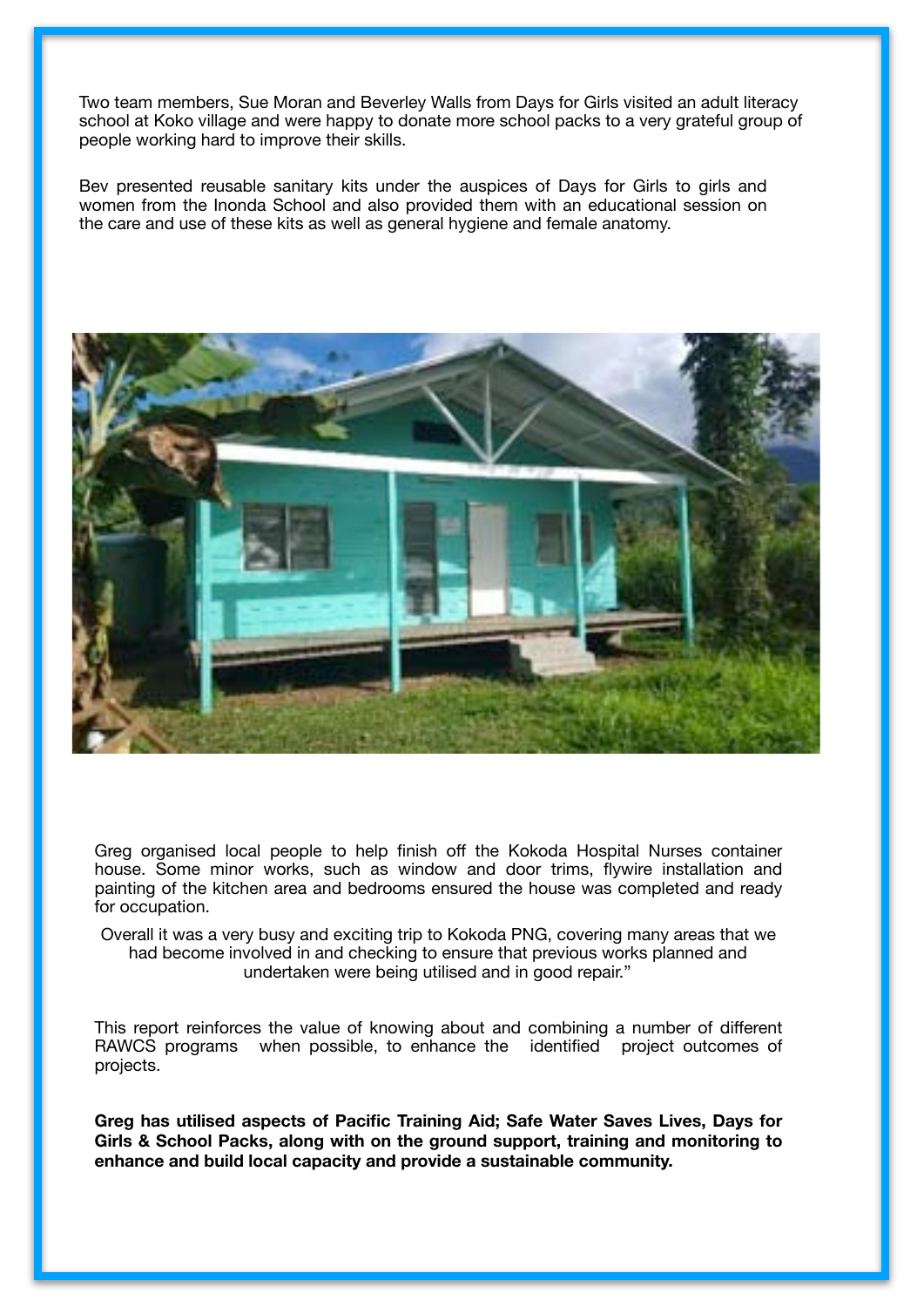### *Counting Achievements*

**By Calendar Year or Rotary Year? What works best for you?** 

**Let us know here:** 

#### [comms.eastern@rawcs.org.au](mailto:comms.eastern@rawcs.org.au)

If you haven't told us yet what valuable outcomes your project had last year, please do.

Compiling annual data on 500+ projects is a challenge, so asking everyone to write an essay is not practical, either for the project managers or the collator.

What we can both manage is a check list in which you enter the numbers that apply to your project. If you didn't distribute wheelchairs, write zero or leave it blank.

If you did, write how many. It will be easy for us to add up all the wheelchairs from all propjects and to compare it with other years or other agencies for impact.

The same applies for all other outcomes too, of course!

#### **You can download the form [here.](https://rawcs.org.au/regions/rawcs-eastern-region/)**

The form is long, but don't let that scare you - I wrote a lot of words so that you don't have to!

Just ignore the bits that don't apply to you. Fill in the numbers that apply to your project, and some contact details.

If you are doing something that we didn't anticipate then there is space to add an extra heading in each section. That way we'll evolve the form we ideally need.

When you are done, you can scan and email it in, or put it in an envelope and post it to Eastern Region Communications 50 Victoria St Cooma, NSW, 2630.



## *Projects involving COVID-19*

#### **update issued 4th June, 2020**

#### **RAWCS Projects**

The RAWCS Executive directive issued in April 2020, relating to the non-acceptance and nonapproval of fund raising projects relating to COVID19 has been rescinded.

All applications to RAWCS relating to COVID19 pandemic fund raising projects will now be accepted and approved as within the normal approval process.

RAWCS Projects (Rotary Australia Overseas Aid Fund – RAOAF; Rotary Australia Benevolent Society – RABS and Rotary Australia Compassionate Grants – RACG) are all being accepted.

#### **Volunteer Travel**

ALL travel by RAWCS Project Volunteer Teams remains suspended until further notice.

This is in line with the legislative requirements and advice of the Government.

RAWCS appreciates the compassion of many Rotarians, Volunteers and Rotary Clubs who wish to support those many, many people impacted by COVID-19.

We look forward to supporting our Rotarians, Volunteers and Rotary Clubs in projects.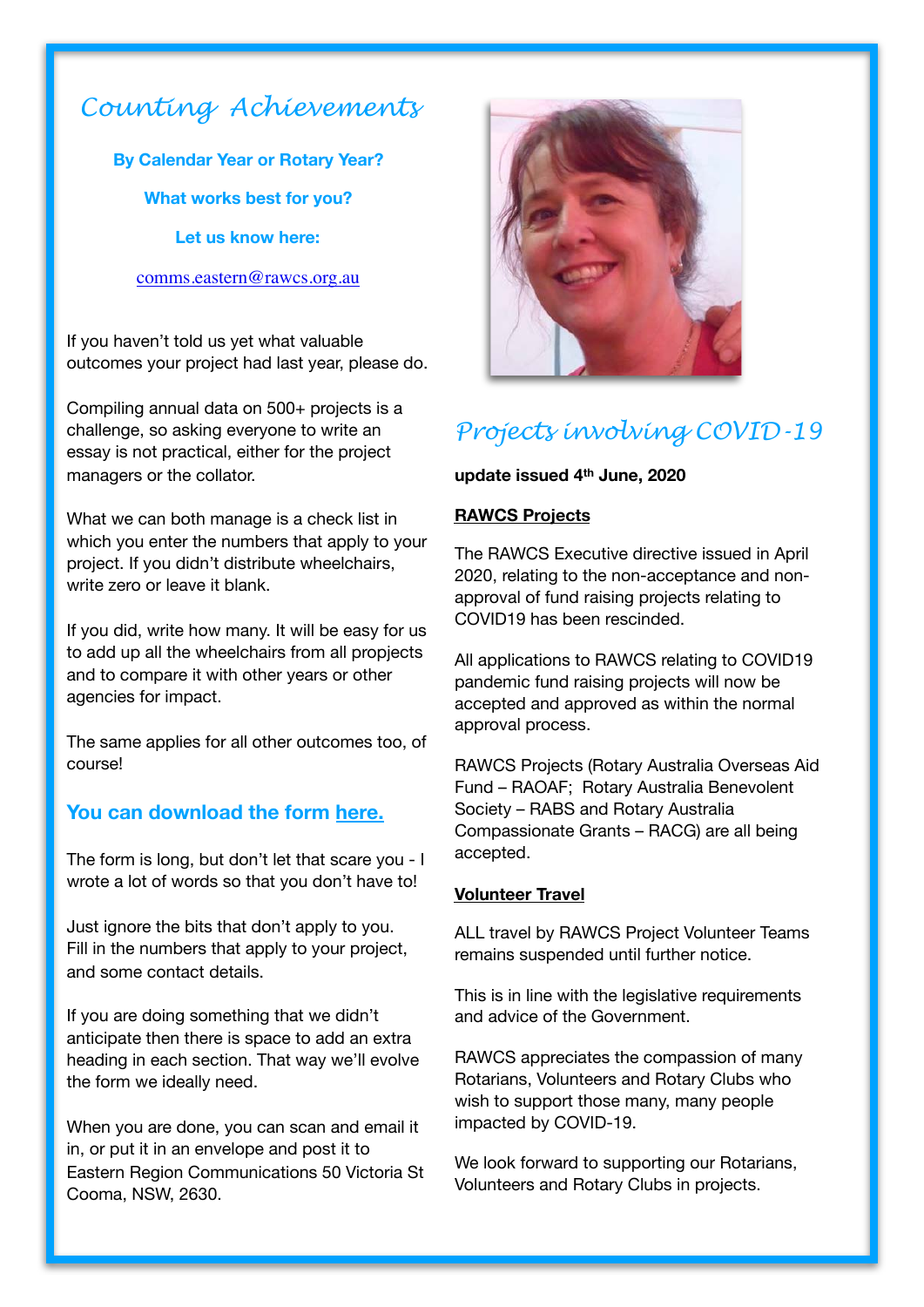## *Malaria in Our Area*

RAM welcomes Wil Cornelisson as the incoming RAM Deputy Manager.





# **MALARIA ELIMINATION PROGRAM VANUATU**

#### **ELIMINATE MALARIA for** Good!

#### Rotarians Against Malaria (RAM) are looking for clubs and individuals to support their Vanuatu Malaria Elimination Program.

Malaria is one of the biggest killers in the world today, attacking some of our most vulnerable communities and contributing significantly to the untold suffering and sustained poverty of more than forty per cent (40%) of the world's population.

The malaria parasite is carried by the Anopheles mosquito which is a tough adversary.

> In 2018, 228 million cases occurred world wide

In 2018, Malaria caused 405,000 deaths (67% of deaths are children under 5 years)

**Mosquitoes kill more people in** one day than sharks killed over 100 years!

> **Every 2 minutes,** a child dies of malaria

**Rotary** 

Much funding worldwide has been provided for research into the development of vaccines and the establishment of malaria control programmes.

One of the best ways of preventing malaria is to avoid coming in contact with mosquitoes. This can be achieved by sleeping under a treated mosquito net. Treated bed nets have been shown to be over 70% effective in reducing the incidence of malaria in those





To donate: https://donations.rawcs.com.au/104-2019-20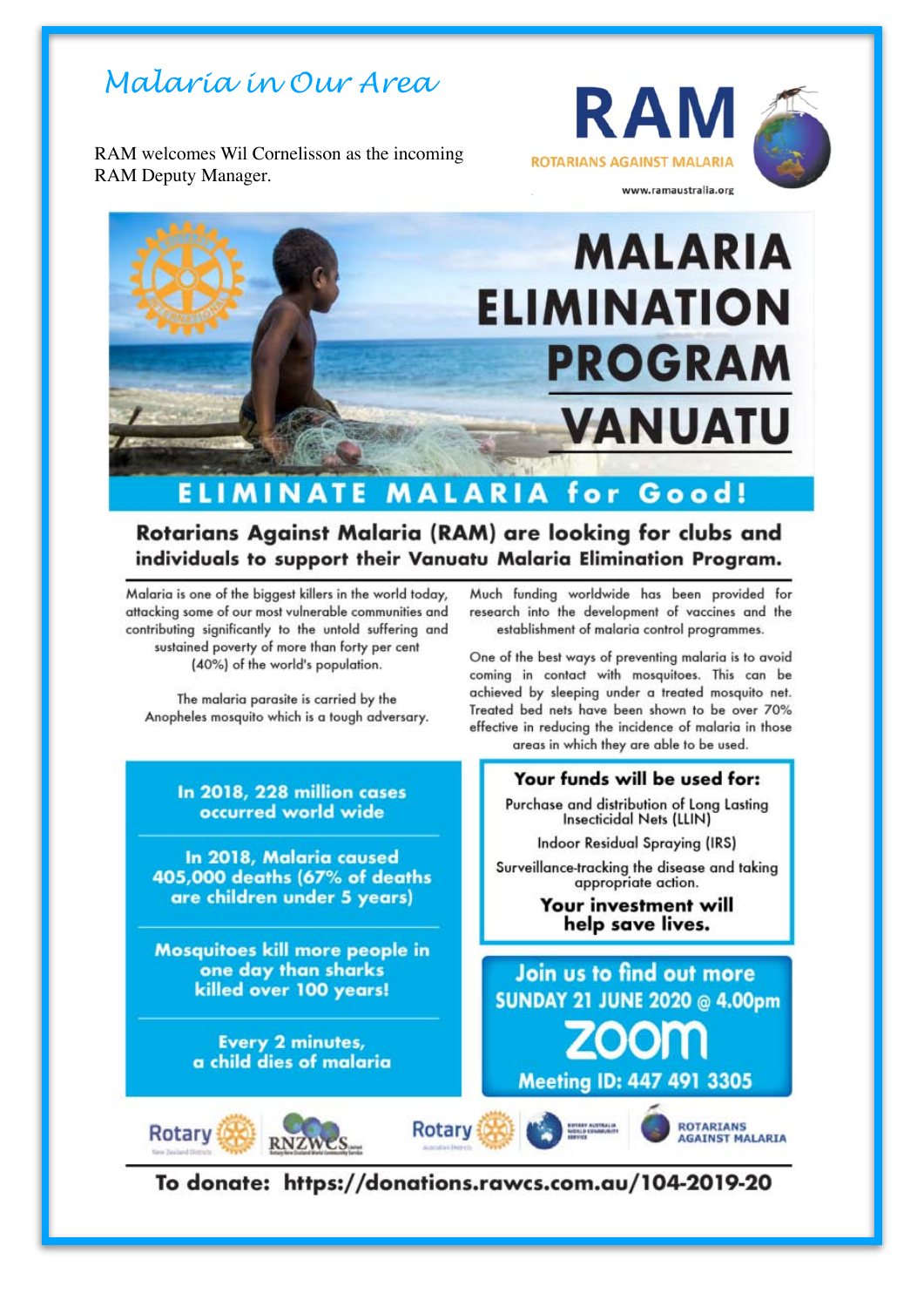## *The UN Seeks Your Input*



# THE WORLD NEEDS SOLIDARITY. **YOUR CONTRIBUTION COUNTS.**

The United Nations is marking its 75th anniversary at a time of great challenge, including the worst global health crisis in its history. Will it bring the world closer together? Or will it lead to greater divides and mistrust? Your views can make a difference.

What do you think the UN should be treating as priority matters?

It's certainly hard to choose but the UN will work better the more people are involved and so maybe it's interesting to have your say.

The survey is at [www.un75.online](http://www.un75.online) and you'll see the world's responses so far when you finish.